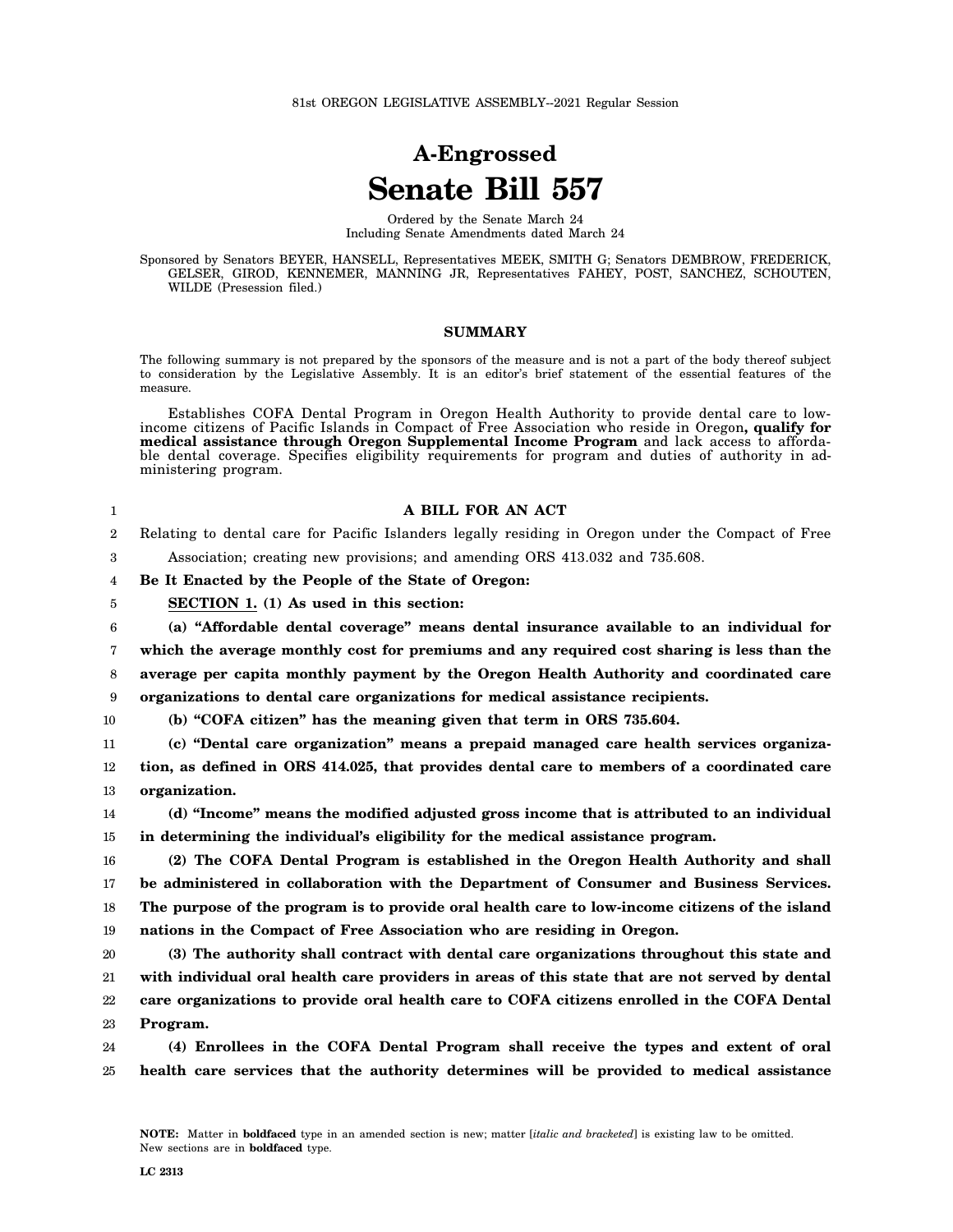1 **recipients in accordance with ORS 414.065, without any corresponding copayments, deduct-**

2 **ibles or cost sharing required.**

3 4 **(5) An individual is eligible for the COFA Dental Program if the individual does not have access to affordable dental coverage, as prescribed by the authority by rule, and:**

5 6 **(a) The department has determined that the individual meets the criteria in ORS 735.608 (1)(a), (b) and (d); or**

7 8 9 **(b) In the case of an individual who is not applying for or receiving financial assistance through the COFA Premium Assistance Program established by ORS 735.601 to 735.617, the individual:**

10 **(A) Is a resident of Oregon;**

11 **(B) Is a COFA citizen; and**

12 **(C)(i) Has income that is less than 138 percent of the federal poverty guidelines; or**

13 **(ii) Qualifies for medical assistance through the Oregon Supplemental Income Program.**

14 15 16 17 18 19 20 21 **(6) The authority shall prescribe by rule a simple application process for the COFA Dental Program. The authority shall provide culturally and linguistically appropriate assistance, in person and by telephone, to applicants for and enrollees in the program. The application process, forms and notices used in the COFA Dental Program must conform to the guidance adopted by the United States Department of Health and Human Services, in accordance with Title VI of the Civil Rights Act of 1964, regarding the prohibition against national origin discrimination affecting persons with limited English proficiency in federally funded programs.**

22 23 24 25 26 **(7)(a) The authority shall accept as verification of eligibility the attestation of an applicant for or enrollee in the COFA Dental Program that the applicant or enrollee meets the requirements of subsection (5)(b) of this section. The authority may not require an applicant or enrollee to provide documentation of eligibility except as provided in paragraph (b) of this subsection.**

27 28 29 **(b) The authority may require an applicant or enrollee to provide documentation of eligibility only if the authority receives reliable information that, if true, would preclude eligibility for the program.**

30 31 32 **(8) The authority shall provide to any individual who meets the criteria in subsection (5)(b) of this section information about and, if requested, a referral to the COFA Premium Assistance Program.**

33 34 **(9) The authority shall collaborate with the department in activities described in ORS 735.608 (4)(e) to facilitate applications for and enrollment in the COFA Dental Program.**

35 36 37 **(10) The authority may not disclose personally identifying information about applicants for or enrollees in the COFA Dental Program except to the extent necessary to conduct outreach under subsection (9) of this section or to comply with federal or state laws.**

38 **SECTION 2.** ORS 413.032 is amended to read:

39 413.032. (1) The Oregon Health Authority is established. The authority shall:

40 (a) Carry out policies adopted by the Oregon Health Policy Board;

41 (b) Administer the Oregon Integrated and Coordinated Health Care Delivery System established

42 in ORS 414.570 **and the COFA Dental Program established in section 1 of this 2021 Act**;

43 (c) Administer the Oregon Prescription Drug Program;

44 45 (d) Develop the policies for and the provision of publicly funded medical care and medical assistance in this state;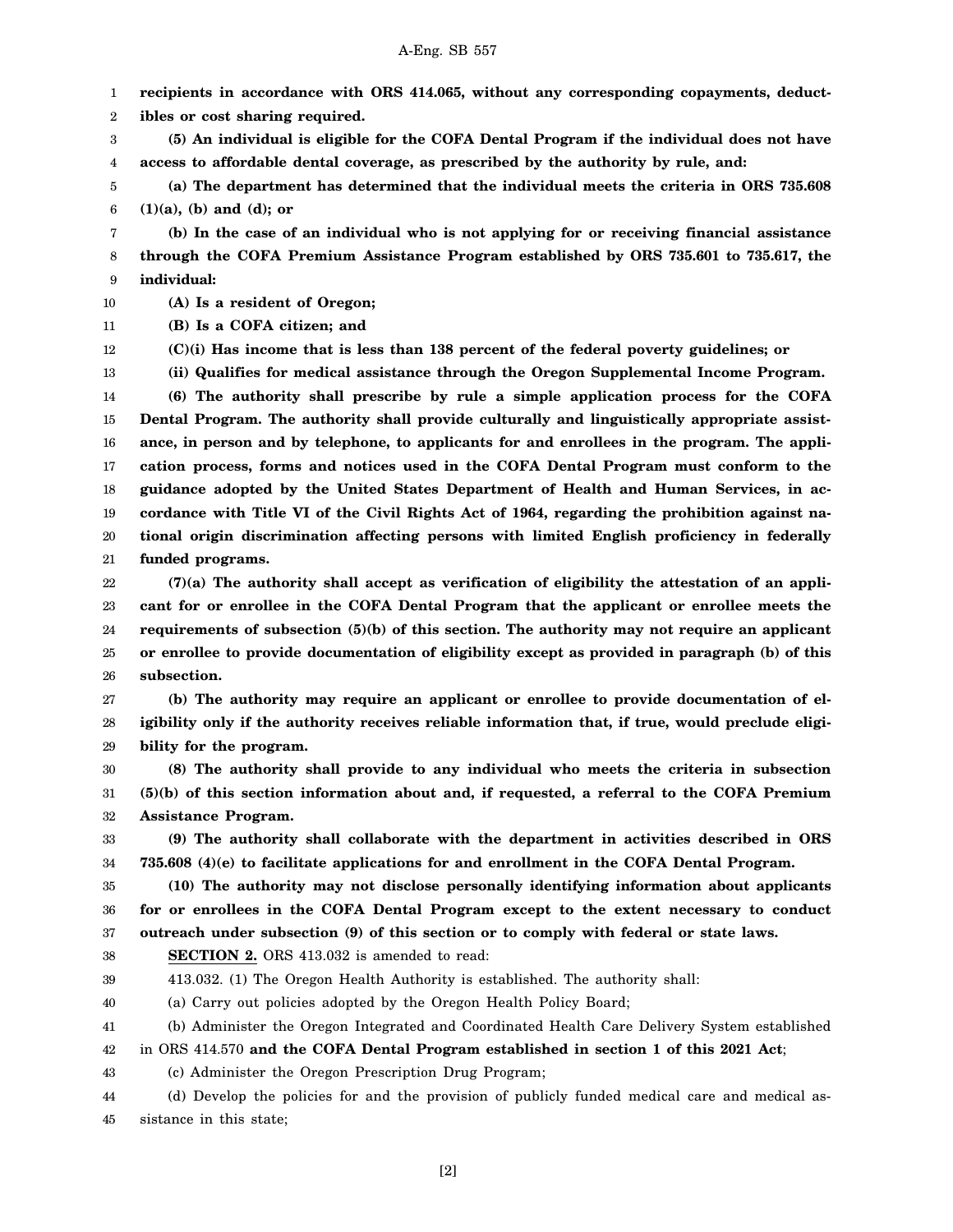## A-Eng. SB 557

1 2 3 4 5 6 7 8 9 10 11 12 13 14 15 16 17 18 19 20 21 22 23 24 25 26 27 28 29 30 31 32 (e) Develop the policies for and the provision of mental health treatment and treatment of addictions; (f) Assess, promote and protect the health of the public as specified by state and federal law; (g) Provide regular reports to the board with respect to the performance of health services contractors serving recipients of medical assistance, including reports of trends in health services and enrollee satisfaction; (h) Guide and support, with the authorization of the board, community-centered health initiatives designed to address critical risk factors, especially those that contribute to chronic disease; (i) Be the state Medicaid agency for the administration of funds from Titles XIX and XXI of the Social Security Act and administer medical assistance under ORS chapter 414; (j) In consultation with the Director of the Department of Consumer and Business Services, periodically review and recommend standards and methodologies to the Legislative Assembly for: (A) Review of administrative expenses of health insurers; (B) Approval of rates; and (C) Enforcement of rating rules adopted by the Department of Consumer and Business Services; (k) Structure reimbursement rates for providers that serve recipients of medical assistance to reward comprehensive management of diseases, quality outcomes and the efficient use of resources and to promote cost-effective procedures, services and programs including, without limitation, preventive health, dental and primary care services, web-based office visits, telephone consultations and telemedicine consultations; (L) Guide and support community three-share agreements in which an employer, state or local government and an individual all contribute a portion of a premium for a community-centered health initiative or for insurance coverage; (m) Develop, in consultation with the Department of Consumer and Business Services, one or more products designed to provide more affordable options for the small group market; (n) Implement policies and programs to expand the skilled, diverse workforce as described in ORS 414.018 (4); and (o) Implement a process for collecting the health outcome and quality measure data identified by the Health Plan Quality Metrics Committee and report the data to the Oregon Health Policy Board. (2) The Oregon Health Authority is authorized to: (a) Create an all-claims, all-payer database to collect health care data and monitor and evaluate

33 34 35 health care reform in Oregon and to provide comparative cost and quality information to consumers, providers and purchasers of health care about Oregon's health care systems and health plan networks in order to provide comparative information to consumers.

36 37 (b) Develop uniform contracting standards for the purchase of health care, including the following:

(A) Uniform quality standards and performance measures;

38

39 40 (B) Evidence-based guidelines for major chronic disease management and health care services with unexplained variations in frequency or cost;

41 (C) Evidence-based effectiveness guidelines for select new technologies and medical equipment;

42 (D) A statewide drug formulary that may be used by publicly funded health benefit plans; and

43 44 45 (E) Standards that accept and consider tribal-based practices for mental health and substance abuse prevention, counseling and treatment for persons who are Native American or Alaska Native as equivalent to evidence-based practices.